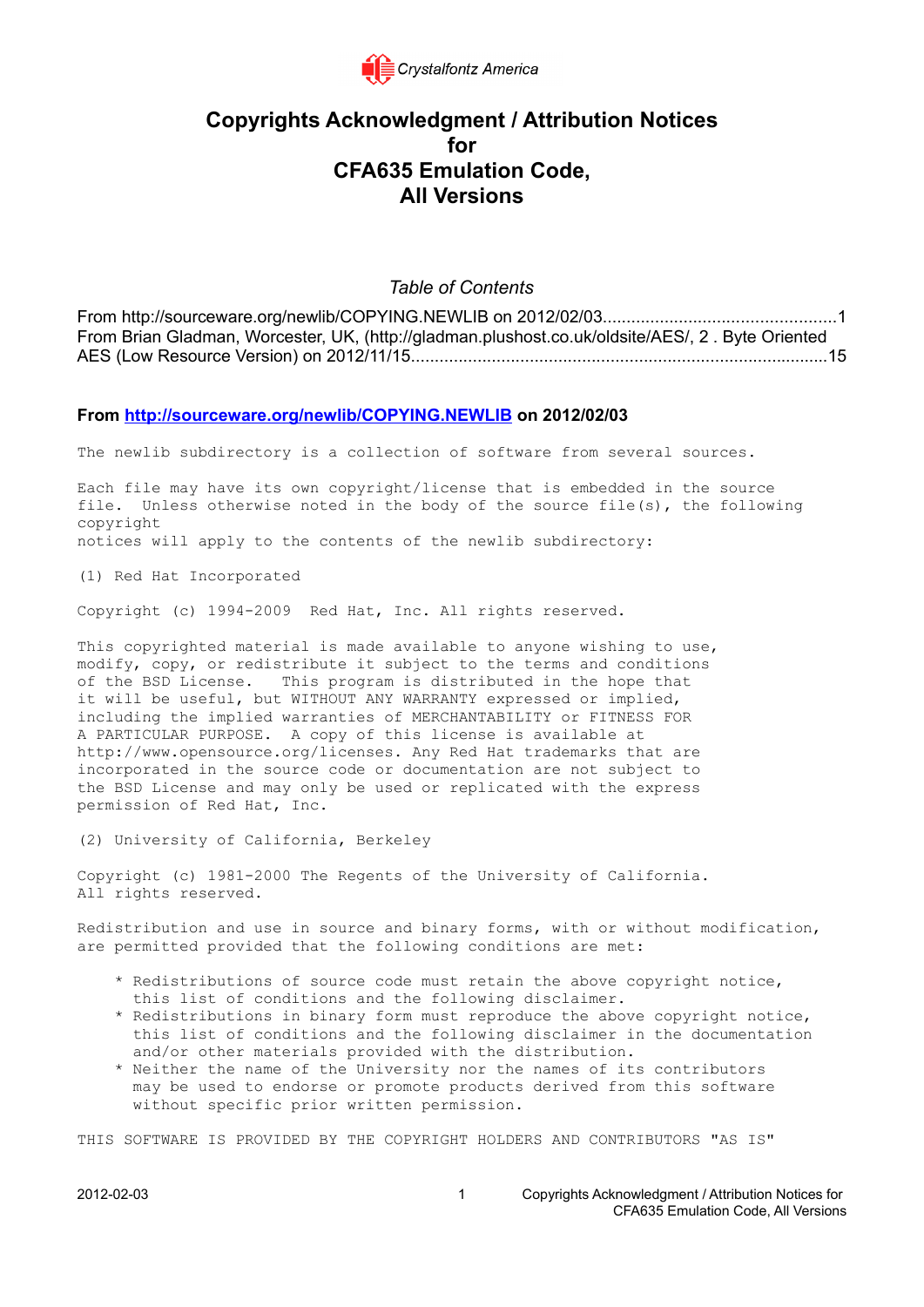AND ANY EXPRESS OR IMPLIED WARRANTIES, INCLUDING, BUT NOT LIMITED TO, THE IMPLIED WARRANTIES OF MERCHANTABILITY AND FITNESS FOR A PARTICULAR PURPOSE ARE DISCLAIMED. IN NO EVENT SHALL THE COPYRIGHT OWNER OR CONTRIBUTORS BE LIABLE FOR ANY DIRECT, INDIRECT, INCIDENTAL, SPECIAL, EXEMPLARY, OR CONSEQUENTIAL DAMAGES (INCLUDING, BUT NOT LIMITED TO, PROCUREMENT OF SUBSTITUTE GOODS OR SERVICES; LOSS OF USE, DATA, OR PROFITS; OR BUSINESS INTERRUPTION) HOWEVER CAUSED AND ON ANY THEORY OF LIABILITY, WHETHER IN CONTRACT, STRICT LIABILITY, OR TORT (INCLUDING NEGLIGENCE OR OTHERWISE) ARISING IN ANY WAY OUT OF THE USE OF THIS SOFTWARE, EVEN IF ADVISED OF THE POSSIBILITY OF SUCH DAMAGE.

(3) David M. Gay (AT&T 1991, Lucent 1998)

The author of this software is David M. Gay.

Copyright (c) 1991 by AT&T.

Permission to use, copy, modify, and distribute this software for any purpose without fee is hereby granted, provided that this entire notice is included in all copies of any software which is or includes a copy or modification of this software and in all copies of the supporting documentation for such software.

THIS SOFTWARE IS BEING PROVIDED "AS IS", WITHOUT ANY EXPRESS OR IMPLIED WARRANTY. IN PARTICULAR, NEITHER THE AUTHOR NOR AT&T MAKES ANY REPRESENTATION OR WARRANTY OF ANY KIND CONCERNING THE MERCHANTABILITY OF THIS SOFTWARE OR ITS FITNESS FOR ANY PARTICULAR PURPOSE.

-------------------------------------------------------------------

The author of this software is David M. Gay.

Copyright (C) 1998-2001 by Lucent Technologies All Rights Reserved

Permission to use, copy, modify, and distribute this software and its documentation for any purpose and without fee is hereby granted, provided that the above copyright notice appear in all copies and that both that the copyright notice and this permission notice and warranty disclaimer appear in supporting documentation, and that the name of Lucent or any of its entities not be used in advertising or publicity pertaining to distribution of the software without specific, written prior permission.

LUCENT DISCLAIMS ALL WARRANTIES WITH REGARD TO THIS SOFTWARE, INCLUDING ALL IMPLIED WARRANTIES OF MERCHANTABILITY AND FITNESS. IN NO EVENT SHALL LUCENT OR ANY OF ITS ENTITIES BE LIABLE FOR ANY SPECIAL, INDIRECT OR CONSEQUENTIAL DAMAGES OR ANY DAMAGES WHATSOEVER RESULTING FROM LOSS OF USE, DATA OR PROFITS, WHETHER IN AN ACTION OF CONTRACT, NEGLIGENCE OR OTHER TORTIOUS ACTION, ARISING OUT OF OR IN CONNECTION WITH THE USE OR PERFORMANCE OF THIS SOFTWARE.

(4) Advanced Micro Devices

Copyright 1989, 1990 Advanced Micro Devices, Inc.

This software is the property of Advanced Micro Devices, Inc (AMD) which specifically grants the user the right to modify, use and distribute this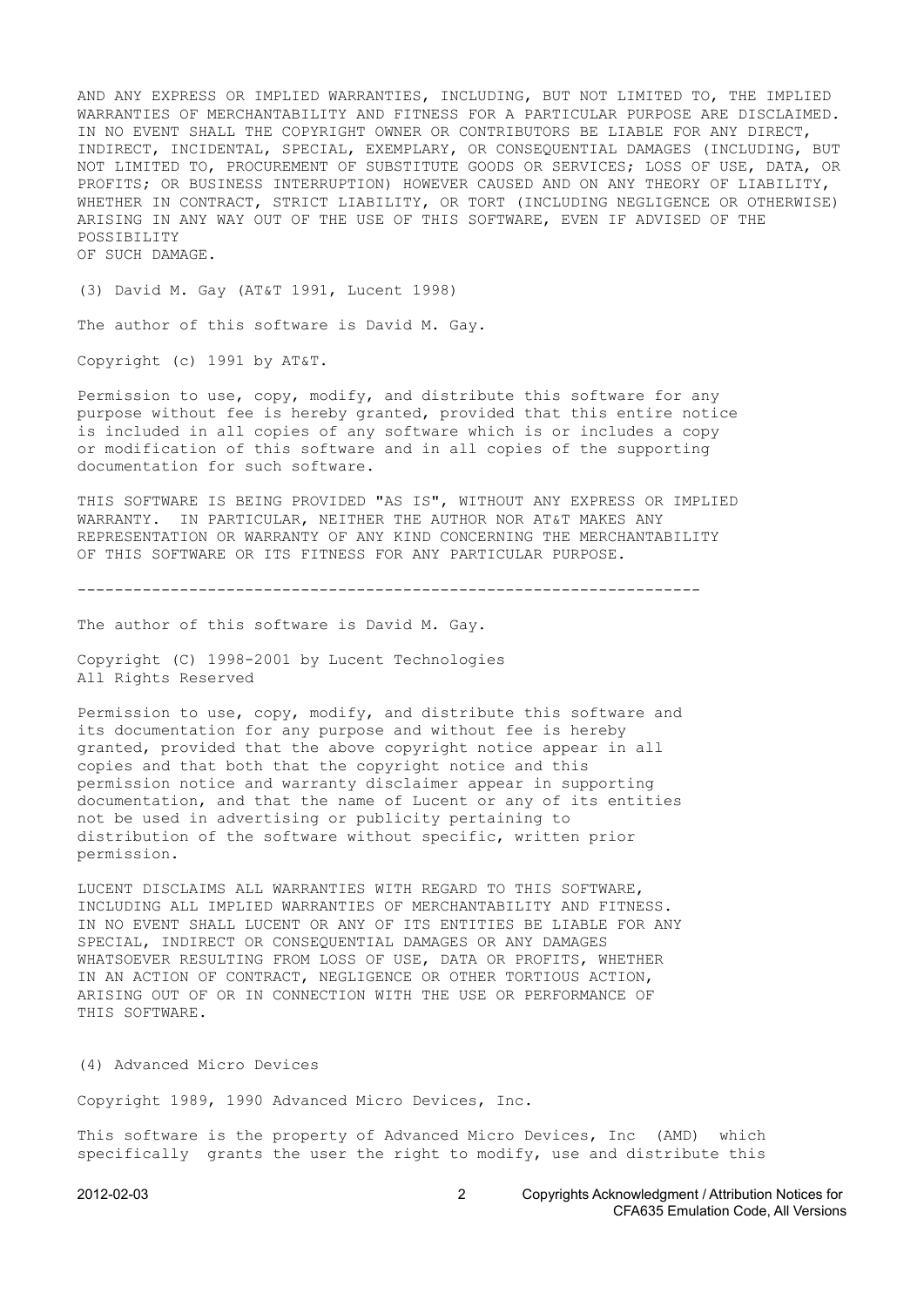software provided this notice is not removed or altered. All other rights are reserved by AMD.

AMD MAKES NO WARRANTY OF ANY KIND, EXPRESS OR IMPLIED, WITH REGARD TO THIS SOFTWARE. IN NO EVENT SHALL AMD BE LIABLE FOR INCIDENTAL OR CONSEQUENTIAL DAMAGES IN CONNECTION WITH OR ARISING FROM THE FURNISHING, PERFORMANCE, OR USE OF THIS SOFTWARE.

So that all may benefit from your experience, please report any problems or suggestions about this software to the 29K Technical Support Center at 800-29-29-AMD (800-292-9263) in the USA, or 0800-89-1131 in the UK, or 0031-11-1129 in Japan, toll free. The direct dial number is 512-462-4118.

Advanced Micro Devices, Inc. 29K Support Products Mail Stop 573 5900 E. Ben White Blvd. Austin, TX 78741 800-292-9263

(5) C.W. Sandmann

Copyright (C) 1993 C.W. Sandmann

This file may be freely distributed as long as the author's name remains.

(6) Eric Backus

(C) Copyright 1992 Eric Backus

This software may be used freely so long as this copyright notice is left intact. There is no warrantee on this software.

(7) Sun Microsystems

Copyright (C) 1993 by Sun Microsystems, Inc. All rights reserved.

Developed at SunPro, a Sun Microsystems, Inc. business. Permission to use, copy, modify, and distribute this software is freely granted, provided that this notice is preserved.

(8) Hewlett Packard

(c) Copyright 1986 HEWLETT-PACKARD COMPANY

To anyone who acknowledges that this file is provided "AS IS" without any express or implied warranty:

 permission to use, copy, modify, and distribute this file for any purpose is hereby granted without fee, provided that the above copyright notice and this notice appears in all copies, and that the name of Hewlett-Packard Company not be used in advertising or publicity pertaining to distribution of the software without specific, written prior permission. Hewlett-Packard Company makes no representations about the suitability of this software for any purpose.

(9) Hans-Peter Nilsson

Copyright (C) 2001 Hans-Peter Nilsson

Permission to use, copy, modify, and distribute this software is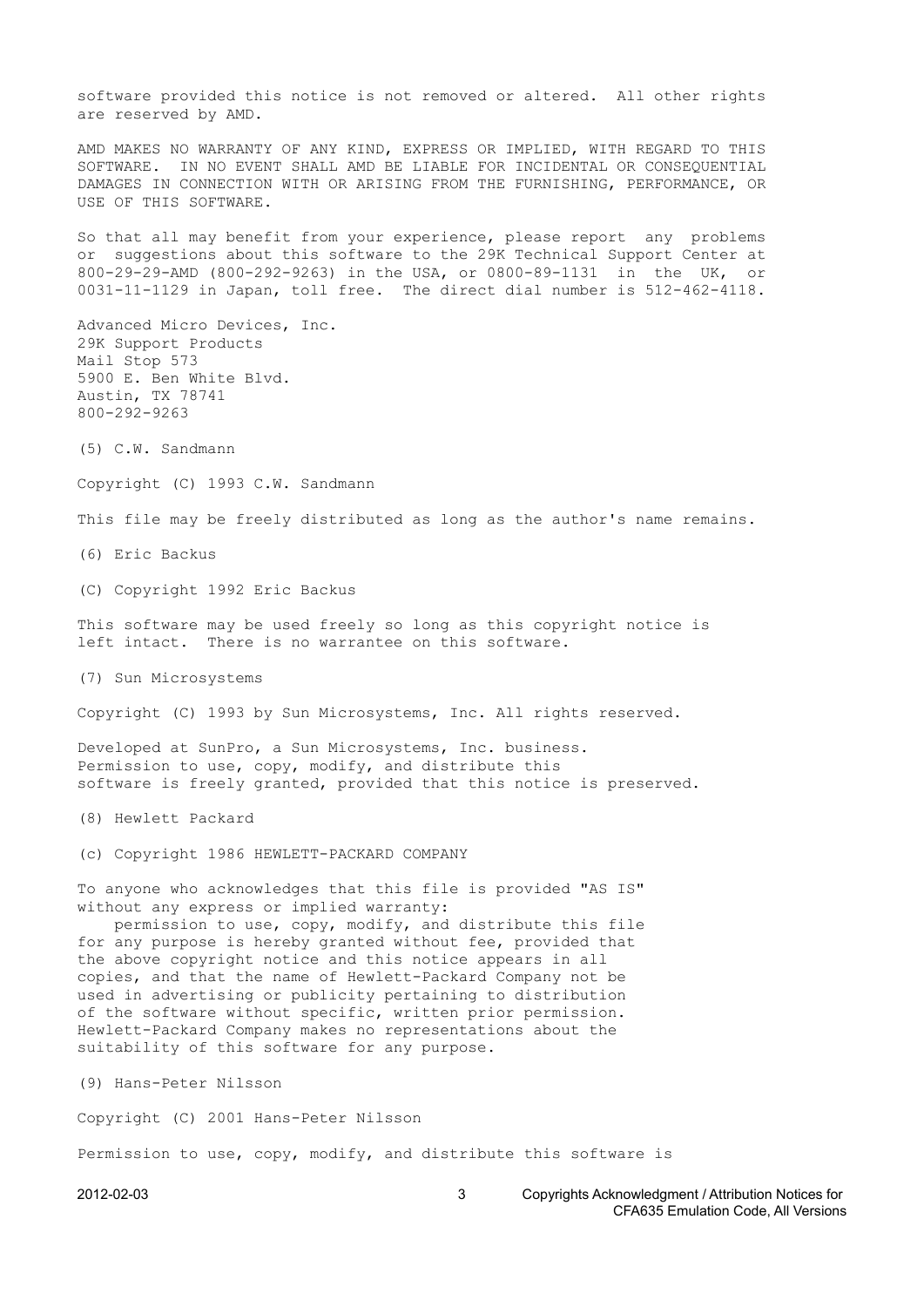freely granted, provided that the above copyright notice, this notice and the following disclaimer are preserved with no changes.

THIS SOFTWARE IS PROVIDED ``AS IS'' AND WITHOUT ANY EXPRESS OR IMPLIED WARRANTIES, INCLUDING, WITHOUT LIMITATION, THE IMPLIED WARRANTIES OF MERCHANTABILITY AND FITNESS FOR A PARTICULAR PURPOSE.

(10) Stephane Carrez (m68hc11-elf/m68hc12-elf targets only)

Copyright (C) 1999, 2000, 2001, 2002 Stephane Carrez (stcarrez@nerim.fr)

The authors hereby grant permission to use, copy, modify, distribute, and license this software and its documentation for any purpose, provided that existing copyright notices are retained in all copies and that this notice is included verbatim in any distributions. No written agreement, license, or royalty fee is required for any of the authorized uses. Modifications to this software may be copyrighted by their authors and need not follow the licensing terms described here, provided that the new terms are clearly indicated on the first page of each file where they apply.

(11) Christopher G. Demetriou

Copyright (c) 2001 Christopher G. Demetriou All rights reserved.

Redistribution and use in source and binary forms, with or without modification, are permitted provided that the following conditions are met:

- 1. Redistributions of source code must retain the above copyright notice, this list of conditions and the following disclaimer.
- 2. Redistributions in binary form must reproduce the above copyright notice, this list of conditions and the following disclaimer in the documentation and/or other materials provided with the distribution.
- 3. The name of the author may not be used to endorse or promote products derived from this software without specific prior written permission.

THIS SOFTWARE IS PROVIDED BY THE AUTHOR ``AS IS'' AND ANY EXPRESS OR IMPLIED WARRANTIES, INCLUDING, BUT NOT LIMITED TO, THE IMPLIED WARRANTIES OF MERCHANTABILITY AND FITNESS FOR A PARTICULAR PURPOSE ARE DISCLAIMED. IN NO EVENT SHALL THE AUTHOR BE LIABLE FOR ANY DIRECT, INDIRECT, INCIDENTAL, SPECIAL, EXEMPLARY, OR CONSEQUENTIAL DAMAGES (INCLUDING, BUT NOT LIMITED TO, PROCUREMENT OF SUBSTITUTE GOODS OR SERVICES; LOSS OF USE, DATA, OR PROFITS; OR BUSINESS INTERRUPTION) HOWEVER CAUSED AND ON ANY THEORY OF LIABILITY, WHETHER IN CONTRACT, STRICT LIABILITY, OR TORT (INCLUDING NEGLIGENCE OR OTHERWISE) ARISING IN ANY WAY OUT OF THE USE OF THIS SOFTWARE, EVEN IF ADVISED OF THE POSSIBILITY OF SUCH DAMAGE.

(12) SuperH, Inc.

Copyright 2002 SuperH, Inc. All rights reserved

This software is the property of SuperH, Inc (SuperH) which specifically grants the user the right to modify, use and distribute this software provided this notice is not removed or altered. All other rights are reserved by SuperH.

SUPERH MAKES NO WARRANTY OF ANY KIND, EXPRESS OR IMPLIED, WITH REGARD TO THIS SOFTWARE. IN NO EVENT SHALL SUPERH BE LIABLE FOR INDIRECT, SPECIAL, INCIDENTAL OR CONSEQUENTIAL DAMAGES IN CONNECTION WITH OR ARISING FROM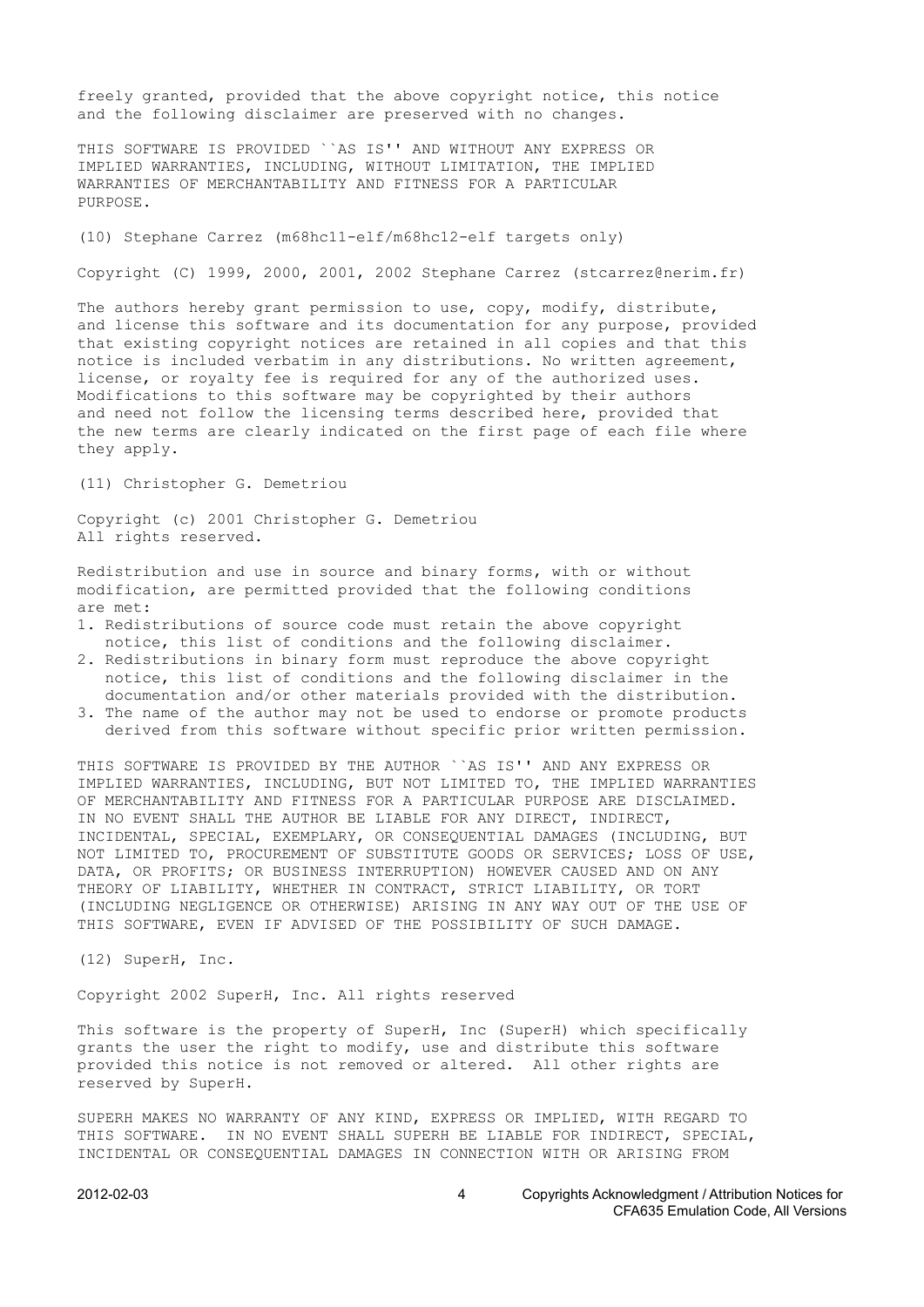THE FURNISHING, PERFORMANCE, OR USE OF THIS SOFTWARE.

So that all may benefit from your experience, please report any problems or suggestions about this software to the SuperH Support Center via e-mail at softwaresupport@superh.com .

SuperH, Inc. 405 River Oaks Parkway San Jose CA 95134 USA

(13) Royal Institute of Technology

Copyright (c) 1999 Kungliga Tekniska Högskolan (Royal Institute of Technology, Stockholm, Sweden). All rights reserved.

Redistribution and use in source and binary forms, with or without modification, are permitted provided that the following conditions are met:

- 1. Redistributions of source code must retain the above copyright notice, this list of conditions and the following disclaimer.
- 2. Redistributions in binary form must reproduce the above copyright notice, this list of conditions and the following disclaimer in the documentation and/or other materials provided with the distribution.
- 3. Neither the name of KTH nor the names of its contributors may be used to endorse or promote products derived from this software without specific prior written permission.

THIS SOFTWARE IS PROVIDED BY KTH AND ITS CONTRIBUTORS ``AS IS'' AND ANY EXPRESS OR IMPLIED WARRANTIES, INCLUDING, BUT NOT LIMITED TO, THE IMPLIED WARRANTIES OF MERCHANTABILITY AND FITNESS FOR A PARTICULAR PURPOSE ARE DISCLAIMED. IN NO EVENT SHALL KTH OR ITS CONTRIBUTORS BE LIABLE FOR ANY DIRECT, INDIRECT, INCIDENTAL, SPECIAL, EXEMPLARY, OR CONSEQUENTIAL DAMAGES (INCLUDING, BUT NOT LIMITED TO, PROCUREMENT OF SUBSTITUTE GOODS OR SERVICES; LOSS OF USE, DATA, OR PROFITS; OR BUSINESS INTERRUPTION) HOWEVER CAUSED AND ON ANY THEORY OF LIABILITY, WHETHER IN CONTRACT, STRICT LIABILITY, OR TORT (INCLUDING NEGLIGENCE OR OTHERWISE) ARISING IN ANY WAY OUT OF THE USE OF THIS SOFTWARE, EVEN IF ADVISED OF THE POSSIBILITY OF SUCH DAMAGE.

(14) Alexey Zelkin

Copyright (c) 2000, 2001 Alexey Zelkin <phantom@FreeBSD.org> All rights reserved.

Redistribution and use in source and binary forms, with or without modification, are permitted provided that the following conditions are met:

- 1. Redistributions of source code must retain the above copyright notice, this list of conditions and the following disclaimer.
- 2. Redistributions in binary form must reproduce the above copyright notice, this list of conditions and the following disclaimer in the documentation and/or other materials provided with the distribution.

THIS SOFTWARE IS PROVIDED BY THE AUTHOR AND CONTRIBUTORS ``AS IS'' AND ANY EXPRESS OR IMPLIED WARRANTIES, INCLUDING, BUT NOT LIMITED TO, THE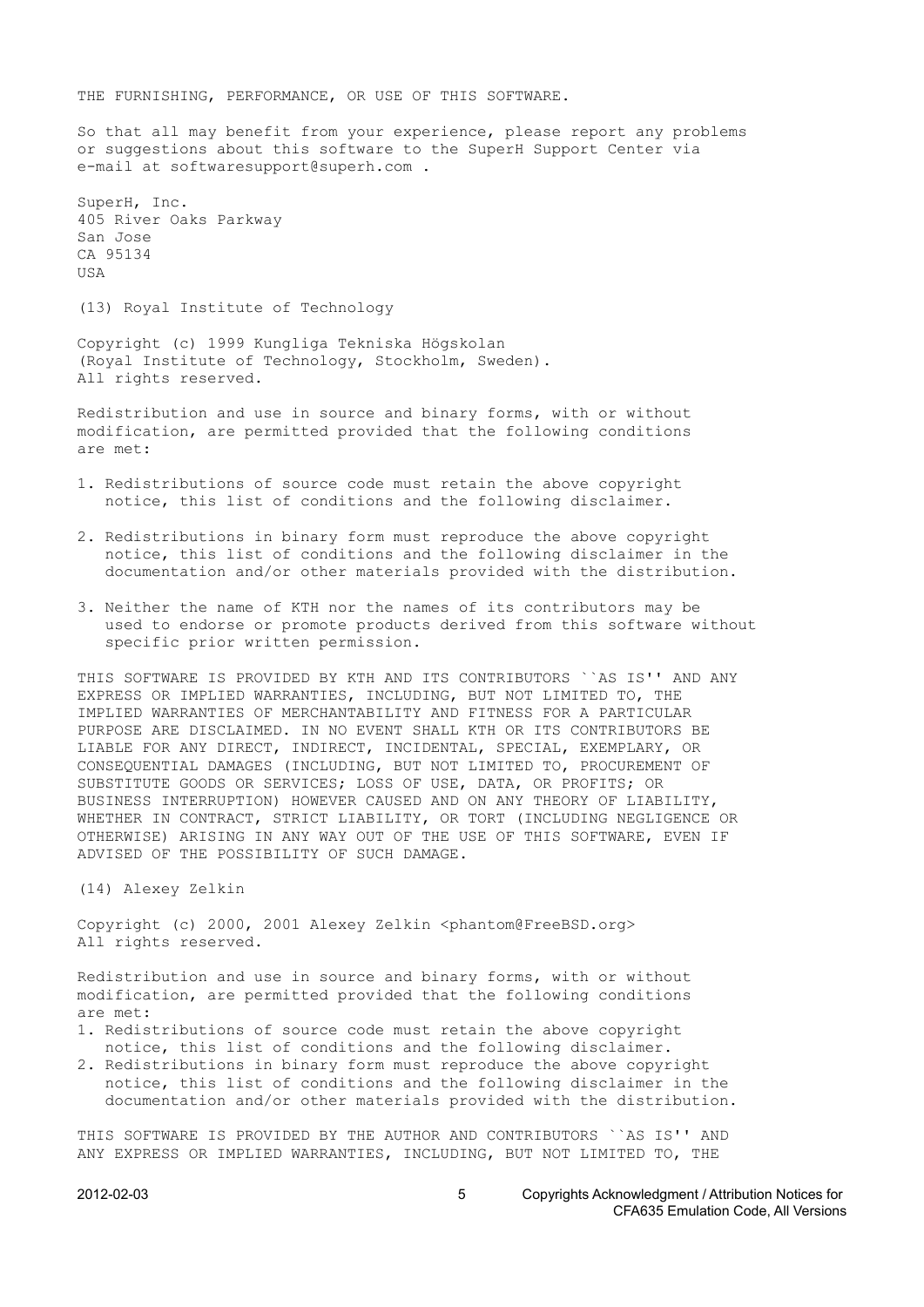IMPLIED WARRANTIES OF MERCHANTABILITY AND FITNESS FOR A PARTICULAR PURPOSE ARE DISCLAIMED. IN NO EVENT SHALL THE AUTHOR OR CONTRIBUTORS BE LIABLE FOR ANY DIRECT, INDIRECT, INCIDENTAL, SPECIAL, EXEMPLARY, OR CONSEQUENTIAL DAMAGES (INCLUDING, BUT NOT LIMITED TO, PROCUREMENT OF SUBSTITUTE GOODS OR SERVICES; LOSS OF USE, DATA, OR PROFITS; OR BUSINESS INTERRUPTION) HOWEVER CAUSED AND ON ANY THEORY OF LIABILITY, WHETHER IN CONTRACT, STRICT LIABILITY, OR TORT (INCLUDING NEGLIGENCE OR OTHERWISE) ARISING IN ANY WAY OUT OF THE USE OF THIS SOFTWARE, EVEN IF ADVISED OF THE POSSIBILITY OF SUCH DAMAGE.

(15) Andrey A. Chernov

Copyright (C) 1997 by Andrey A. Chernov, Moscow, Russia. All rights reserved.

Redistribution and use in source and binary forms, with or without modification, are permitted provided that the following conditions are met:

- 1. Redistributions of source code must retain the above copyright notice, this list of conditions and the following disclaimer.
- 2. Redistributions in binary form must reproduce the above copyright notice, this list of conditions and the following disclaimer in the documentation and/or other materials provided with the distribution.

THIS SOFTWARE IS PROVIDED BY THE AUTHOR ``AS IS'' AND ANY EXPRESS OR IMPLIED WARRANTIES, INCLUDING, BUT NOT LIMITED TO, THE IMPLIED WARRANTIES OF MERCHANTABILITY AND FITNESS FOR A PARTICULAR PURPOSE ARE DISCLAIMED. IN NO EVENT SHALL THE REGENTS OR CONTRIBUTORS BE LIABLE FOR ANY DIRECT, INDIRECT, INCIDENTAL, SPECIAL, EXEMPLARY, OR CONSEQUENTIAL DAMAGES (INCLUDING, BUT NOT LIMITED TO, PROCUREMENT OF SUBSTITUTE GOODS OR SERVICES; LOSS OF USE, DATA, OR PROFITS; OR BUSINESS INTERRUPTION) HOWEVER CAUSED AND ON ANY THEORY OF LIABILITY, WHETHER IN CONTRACT, STRICT LIABILITY, OR TORT (INCLUDING NEGLIGENCE OR OTHERWISE) ARISING IN ANY WAY OUT OF THE USE OF THIS SOFTWARE, EVEN IF ADVISED OF THE POSSIBILITY OF SUCH DAMAGE.

(16) FreeBSD

Copyright (c) 1997-2002 FreeBSD Project. All rights reserved.

Redistribution and use in source and binary forms, with or without modification, are permitted provided that the following conditions are met:

- 1. Redistributions of source code must retain the above copyright notice, this list of conditions and the following disclaimer.
- 2. Redistributions in binary form must reproduce the above copyright notice, this list of conditions and the following disclaimer in the documentation and/or other materials provided with the distribution.

THIS SOFTWARE IS PROVIDED BY THE AUTHOR AND CONTRIBUTORS ``AS IS'' AND ANY EXPRESS OR IMPLIED WARRANTIES, INCLUDING, BUT NOT LIMITED TO, THE IMPLIED WARRANTIES OF MERCHANTABILITY AND FITNESS FOR A PARTICULAR PURPOSE ARE DISCLAIMED. IN NO EVENT SHALL THE AUTHOR OR CONTRIBUTORS BE LIABLE FOR ANY DIRECT, INDIRECT, INCIDENTAL, SPECIAL, EXEMPLARY, OR CONSEQUENTIAL DAMAGES (INCLUDING, BUT NOT LIMITED TO, PROCUREMENT OF SUBSTITUTE GOODS OR SERVICES; LOSS OF USE, DATA, OR PROFITS; OR BUSINESS INTERRUPTION) HOWEVER CAUSED AND ON ANY THEORY OF LIABILITY, WHETHER IN CONTRACT, STRICT LIABILITY, OR TORT (INCLUDING NEGLIGENCE OR OTHERWISE) ARISING IN ANY WAY OUT OF THE USE OF THIS SOFTWARE, EVEN IF ADVISED OF THE POSSIBILITY OF SUCH DAMAGE.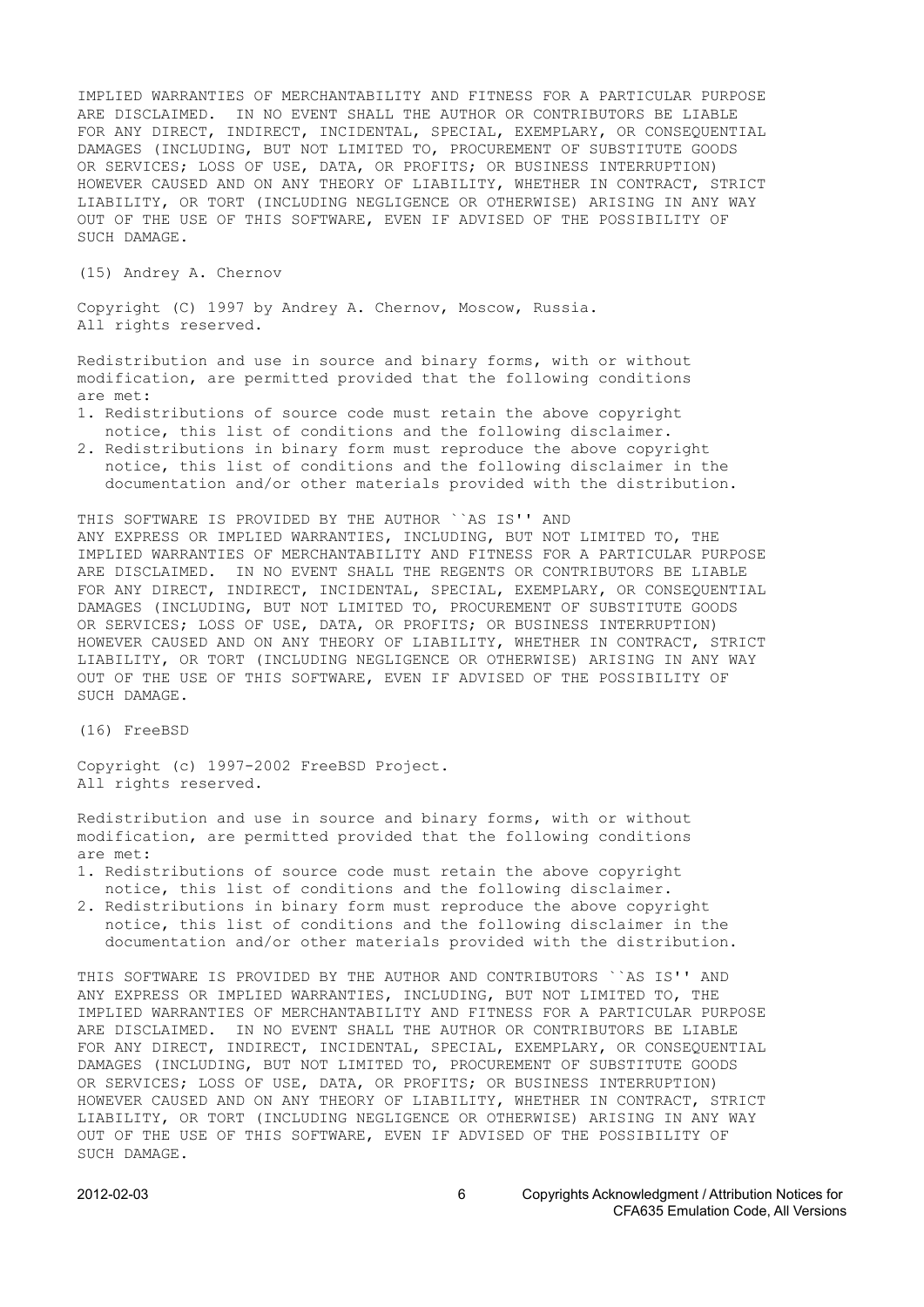(17) S. L. Moshier

Author: S. L. Moshier.

Copyright (c) 1984,2000 S.L. Moshier

Permission to use, copy, modify, and distribute this software for any purpose without fee is hereby granted, provided that this entire notice is included in all copies of any software which is or includes a copy or modification of this software and in all copies of the supporting documentation for such software.

THIS SOFTWARE IS BEING PROVIDED "AS IS", WITHOUT ANY EXPRESS OR IMPLIED WARRANTY. IN PARTICULAR, THE AUTHOR MAKES NO REPRESENTATION OR WARRANTY OF ANY KIND CONCERNING THE MERCHANTABILITY OF THIS SOFTWARE OR ITS FITNESS FOR ANY PARTICULAR PURPOSE.

(18) Citrus Project

Copyright (c)1999 Citrus Project, All rights reserved.

Redistribution and use in source and binary forms, with or without modification, are permitted provided that the following conditions are met:

- 1. Redistributions of source code must retain the above copyright notice, this list of conditions and the following disclaimer.
- 2. Redistributions in binary form must reproduce the above copyright notice, this list of conditions and the following disclaimer in the documentation and/or other materials provided with the distribution.

THIS SOFTWARE IS PROVIDED BY THE AUTHOR AND CONTRIBUTORS ``AS IS'' AND ANY EXPRESS OR IMPLIED WARRANTIES, INCLUDING, BUT NOT LIMITED TO, THE IMPLIED WARRANTIES OF MERCHANTABILITY AND FITNESS FOR A PARTICULAR PURPOSE ARE DISCLAIMED. IN NO EVENT SHALL THE AUTHOR OR CONTRIBUTORS BE LIABLE FOR ANY DIRECT, INDIRECT, INCIDENTAL, SPECIAL, EXEMPLARY, OR CONSEQUENTIAL DAMAGES (INCLUDING, BUT NOT LIMITED TO, PROCUREMENT OF SUBSTITUTE GOODS OR SERVICES; LOSS OF USE, DATA, OR PROFITS; OR BUSINESS INTERRUPTION) HOWEVER CAUSED AND ON ANY THEORY OF LIABILITY, WHETHER IN CONTRACT, STRICT LIABILITY, OR TORT (INCLUDING NEGLIGENCE OR OTHERWISE) ARISING IN ANY WAY OUT OF THE USE OF THIS SOFTWARE, EVEN IF ADVISED OF THE POSSIBILITY OF SUCH DAMAGE.

(19) Todd C. Miller

Copyright (c) 1998 Todd C. Miller <Todd.Miller@courtesan.com> All rights reserved.

Redistribution and use in source and binary forms, with or without modification, are permitted provided that the following conditions are met:

- 1. Redistributions of source code must retain the above copyright notice, this list of conditions and the following disclaimer.
- 2. Redistributions in binary form must reproduce the above copyright notice, this list of conditions and the following disclaimer in the documentation and/or other materials provided with the distribution.
- 3. The name of the author may not be used to endorse or promote products derived from this software without specific prior written permission.

THIS SOFTWARE IS PROVIDED ``AS IS'' AND ANY EXPRESS OR IMPLIED WARRANTIES,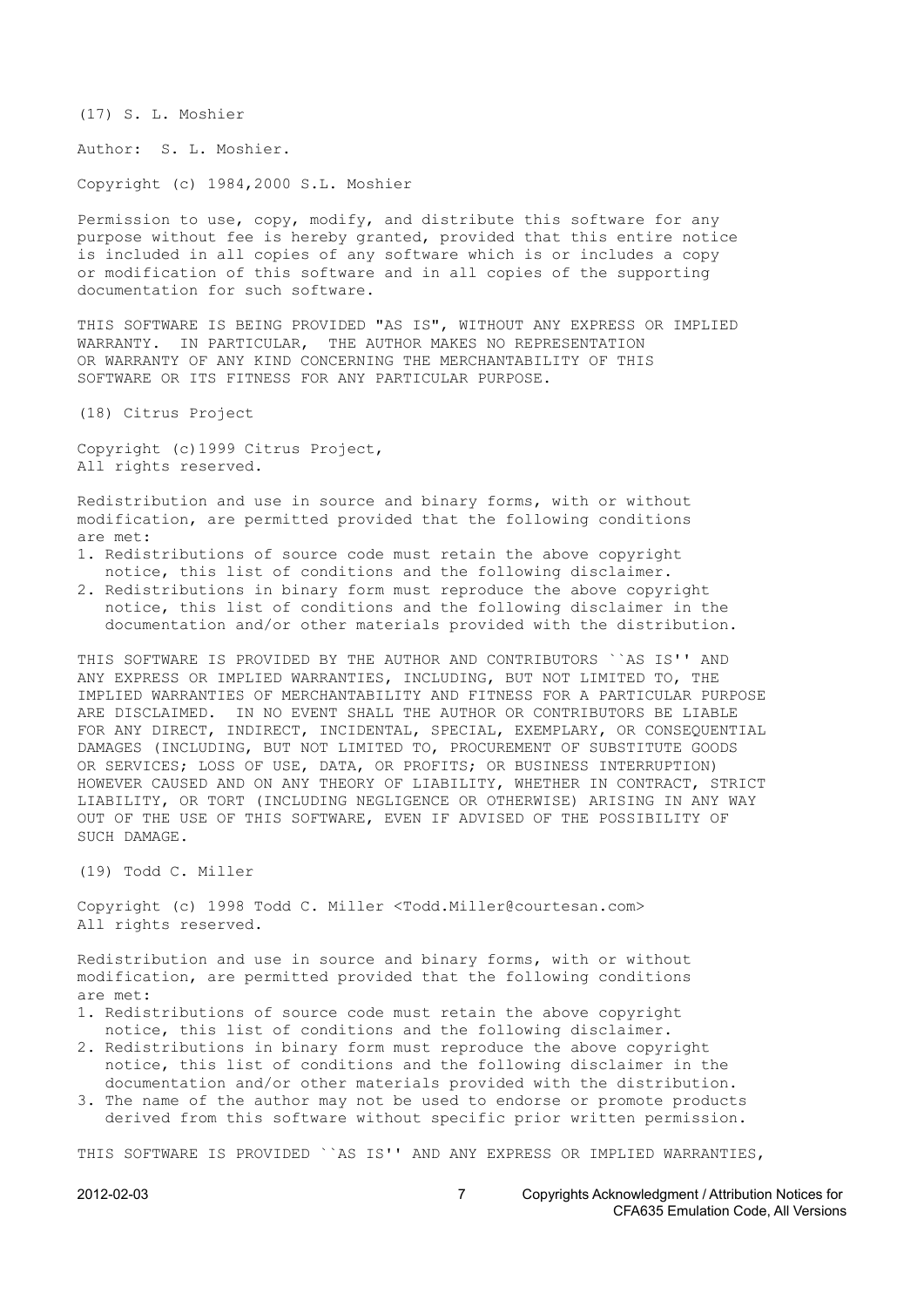INCLUDING, BUT NOT LIMITED TO, THE IMPLIED WARRANTIES OF MERCHANTABILITY AND FITNESS FOR A PARTICULAR PURPOSE ARE DISCLAIMED. IN NO EVENT SHALL THE AUTHOR BE LIABLE FOR ANY DIRECT, INDIRECT, INCIDENTAL, SPECIAL, EXEMPLARY, OR CONSEQUENTIAL DAMAGES (INCLUDING, BUT NOT LIMITED TO, PROCUREMENT OF SUBSTITUTE GOODS OR SERVICES; LOSS OF USE, DATA, OR PROFITS; OR BUSINESS INTERRUPTION) HOWEVER CAUSED AND ON ANY THEORY OF LIABILITY, WHETHER IN CONTRACT, STRICT LIABILITY, OR TORT (INCLUDING NEGLIGENCE OR OTHERWISE) ARISING IN ANY WAY OUT OF THE USE OF THIS SOFTWARE, EVEN IF ADVISED OF THE POSSIBILITY OF SUCH DAMAGE.

(20) DJ Delorie (i386) Copyright (C) 1991 DJ Delorie All rights reserved.

Redistribution and use in source and binary forms is permitted provided that the above copyright notice and following paragraph are duplicated in all such forms.

This file is distributed WITHOUT ANY WARRANTY; without even the implied warranty of MERCHANTABILITY or FITNESS FOR A PARTICULAR PURPOSE.

(21) Free Software Foundation LGPL License (\*-linux\* targets only)

 Copyright (C) 1990-1999, 2000, 2001 Free Software Foundation, Inc. This file is part of the GNU C Library. Contributed by Mark Kettenis <kettenis@phys.uva.nl>, 1997.

 The GNU C Library is free software; you can redistribute it and/or modify it under the terms of the GNU Lesser General Public License as published by the Free Software Foundation; either version 2.1 of the License, or (at your option) any later version.

 The GNU C Library is distributed in the hope that it will be useful, but WITHOUT ANY WARRANTY; without even the implied warranty of MERCHANTABILITY or FITNESS FOR A PARTICULAR PURPOSE. See the GNU Lesser General Public License for more details.

 You should have received a copy of the GNU Lesser General Public License along with the GNU C Library; if not, write to the Free Software Foundation, Inc., 51 Franklin Street, Fifth Floor, Boston, MA 02110-1301 USA.

(22) Xavier Leroy LGPL License (i[3456]86-\*-linux\* targets only)

Copyright (C) 1996 Xavier Leroy (Xavier.Leroy@inria.fr)

This program is free software; you can redistribute it and/or modify it under the terms of the GNU Library General Public License as published by the Free Software Foundation; either version 2 of the License, or (at your option) any later version.

This program is distributed in the hope that it will be useful, but WITHOUT ANY WARRANTY; without even the implied warranty of MERCHANTABILITY or FITNESS FOR A PARTICULAR PURPOSE. See the GNU Library General Public License for more details.

(23) Intel (i960)

Copyright (c) 1993 Intel Corporation

Intel hereby grants you permission to copy, modify, and distribute this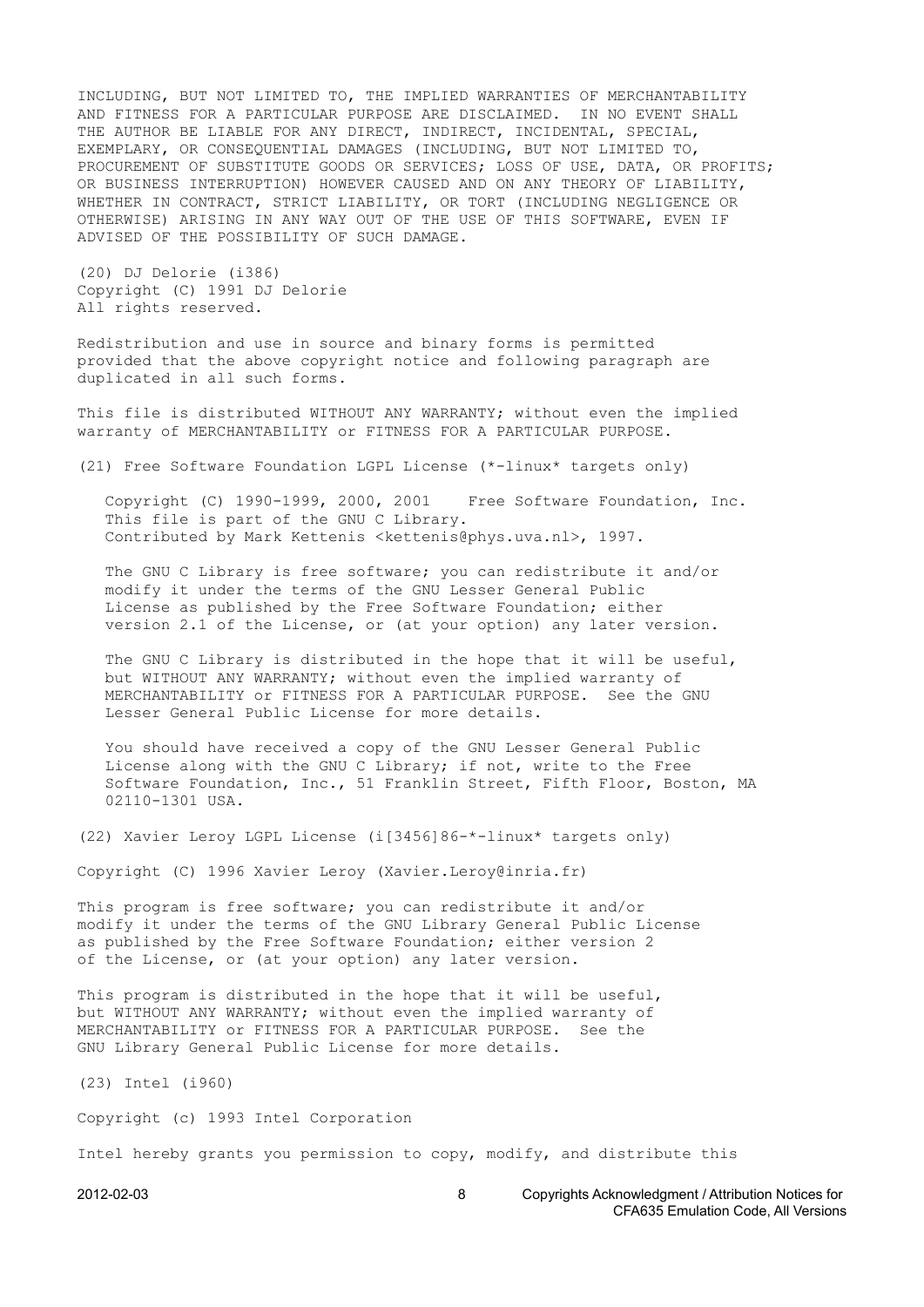software and its documentation. Intel grants this permission provided that the above copyright notice appears in all copies and that both the copyright notice and this permission notice appear in supporting documentation. In addition, Intel grants this permission provided that you prominently mark as "not part of the original" any modifications made to this software or documentation, and that the name of Intel Corporation not be used in advertising or publicity pertaining to distribution of the software or the documentation without specific, written prior permission.

Intel Corporation provides this AS IS, WITHOUT ANY WARRANTY, EXPRESS OR IMPLIED, INCLUDING, WITHOUT LIMITATION, ANY WARRANTY OF MERCHANTABILITY OR FITNESS FOR A PARTICULAR PURPOSE. Intel makes no guarantee or representations regarding the use of, or the results of the use of, the software and documentation in terms of correctness, accuracy, reliability, currentness, or otherwise; and you rely on the software, documentation and results solely at your own risk.

IN NO EVENT SHALL INTEL BE LIABLE FOR ANY LOSS OF USE, LOSS OF BUSINESS, LOSS OF PROFITS, INDIRECT, INCIDENTAL, SPECIAL OR CONSEQUENTIAL DAMAGES OF ANY KIND. IN NO EVENT SHALL INTEL'S TOTAL LIABILITY EXCEED THE SUM PAID TO INTEL FOR THE PRODUCT LICENSED HEREUNDER.

(24) Hewlett-Packard (hppa targets only)

(c) Copyright 1986 HEWLETT-PACKARD COMPANY

To anyone who acknowledges that this file is provided "AS IS" without any express or implied warranty:

 permission to use, copy, modify, and distribute this file for any purpose is hereby granted without fee, provided that the above copyright notice and this notice appears in all copies, and that the name of Hewlett-Packard Company not be used in advertising or publicity pertaining to distribution of the software without specific, written prior permission. Hewlett-Packard Company makes no representations about the suitability of this software for any purpose.

(25) Henry Spencer (only \*-linux targets)

Copyright 1992, 1993, 1994 Henry Spencer. All rights reserved. This software is not subject to any license of the American Telephone and Telegraph Company or of the Regents of the University of California.

Permission is granted to anyone to use this software for any purpose on any computer system, and to alter it and redistribute it, subject to the following restrictions:

- 1. The author is not responsible for the consequences of use of this software, no matter how awful, even if they arise from flaws in it.
- 2. The origin of this software must not be misrepresented, either by explicit claim or by omission. Since few users ever read sources, credits must appear in the documentation.
- 3. Altered versions must be plainly marked as such, and must not be misrepresented as being the original software. Since few users ever read sources, credits must appear in the documentation.
- 4. This notice may not be removed or altered.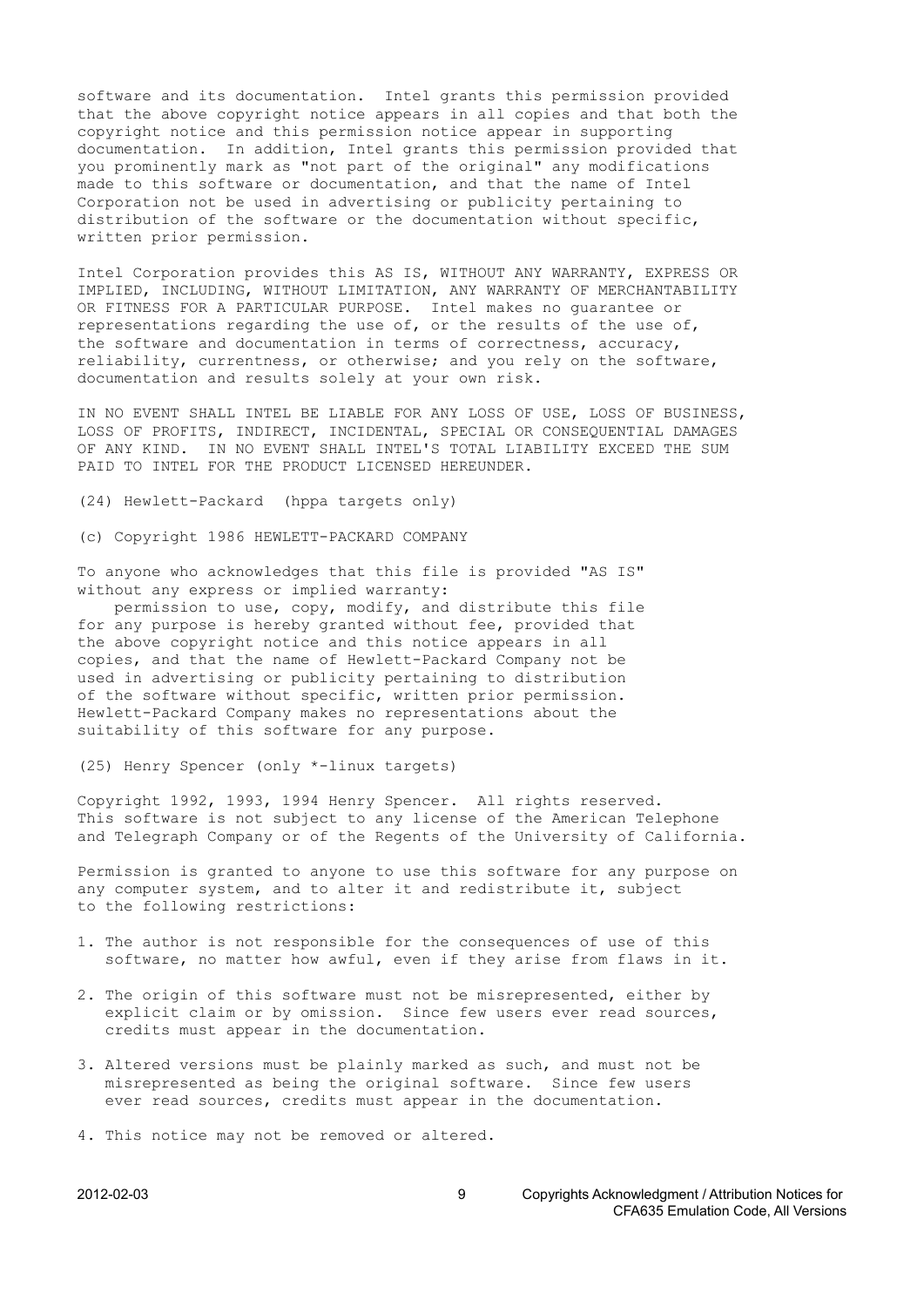(26) Mike Barcroft

Copyright (c) 2001 Mike Barcroft <mike@FreeBSD.org> All rights reserved.

Redistribution and use in source and binary forms, with or without modification, are permitted provided that the following conditions are met:

- 1. Redistributions of source code must retain the above copyright notice, this list of conditions and the following disclaimer.
- 2. Redistributions in binary form must reproduce the above copyright notice, this list of conditions and the following disclaimer in the documentation and/or other materials provided with the distribution.

THIS SOFTWARE IS PROVIDED BY THE AUTHOR AND CONTRIBUTORS ``AS IS'' AND ANY EXPRESS OR IMPLIED WARRANTIES, INCLUDING, BUT NOT LIMITED TO, THE IMPLIED WARRANTIES OF MERCHANTABILITY AND FITNESS FOR A PARTICULAR PURPOSE ARE DISCLAIMED. IN NO EVENT SHALL THE AUTHOR OR CONTRIBUTORS BE LIABLE FOR ANY DIRECT, INDIRECT, INCIDENTAL, SPECIAL, EXEMPLARY, OR CONSEQUENTIAL DAMAGES (INCLUDING, BUT NOT LIMITED TO, PROCUREMENT OF SUBSTITUTE GOODS OR SERVICES; LOSS OF USE, DATA, OR PROFITS; OR BUSINESS INTERRUPTION) HOWEVER CAUSED AND ON ANY THEORY OF LIABILITY, WHETHER IN CONTRACT, STRICT LIABILITY, OR TORT (INCLUDING NEGLIGENCE OR OTHERWISE) ARISING IN ANY WAY OUT OF THE USE OF THIS SOFTWARE, EVEN IF ADVISED OF THE POSSIBILITY OF SUCH DAMAGE.

(27) Konstantin Chuguev (--enable-newlib-iconv)

Copyright (c) 1999, 2000 Konstantin Chuguev. All rights reserved.

Redistribution and use in source and binary forms, with or without modification, are permitted provided that the following conditions are met:

- 1. Redistributions of source code must retain the above copyright notice, this list of conditions and the following disclaimer.
- 2. Redistributions in binary form must reproduce the above copyright notice, this list of conditions and the following disclaimer in the documentation and/or other materials provided with the distribution.

THIS SOFTWARE IS PROVIDED BY THE AUTHOR AND CONTRIBUTORS ``AS IS'' AND ANY EXPRESS OR IMPLIED WARRANTIES, INCLUDING, BUT NOT LIMITED TO, THE IMPLIED WARRANTIES OF MERCHANTABILITY AND FITNESS FOR A PARTICULAR PURPOSE ARE DISCLAIMED. IN NO EVENT SHALL THE AUTHOR OR CONTRIBUTORS BE LIABLE FOR ANY DIRECT, INDIRECT, INCIDENTAL, SPECIAL, EXEMPLARY, OR CONSEQUENTIAL DAMAGES (INCLUDING, BUT NOT LIMITED TO, PROCUREMENT OF SUBSTITUTE GOODS OR SERVICES; LOSS OF USE, DATA, OR PROFITS; OR BUSINESS INTERRUPTION) HOWEVER CAUSED AND ON ANY THEORY OF LIABILITY, WHETHER IN CONTRACT, STRICT LIABILITY, OR TORT (INCLUDING NEGLIGENCE OR OTHERWISE) ARISING IN ANY WAY OUT OF THE USE OF THIS SOFTWARE, EVEN IF ADVISED OF THE POSSIBILITY OF SUCH DAMAGE.

iconv (Charset Conversion Library) v2.0

(28) Artem Bityuckiy (--enable-newlib-iconv)

Copyright (c) 2003, Artem B. Bityuckiy, SoftMine Corporation. Rights transferred to Franklin Electronic Publishers.

Redistribution and use in source and binary forms, with or without modification, are permitted provided that the following conditions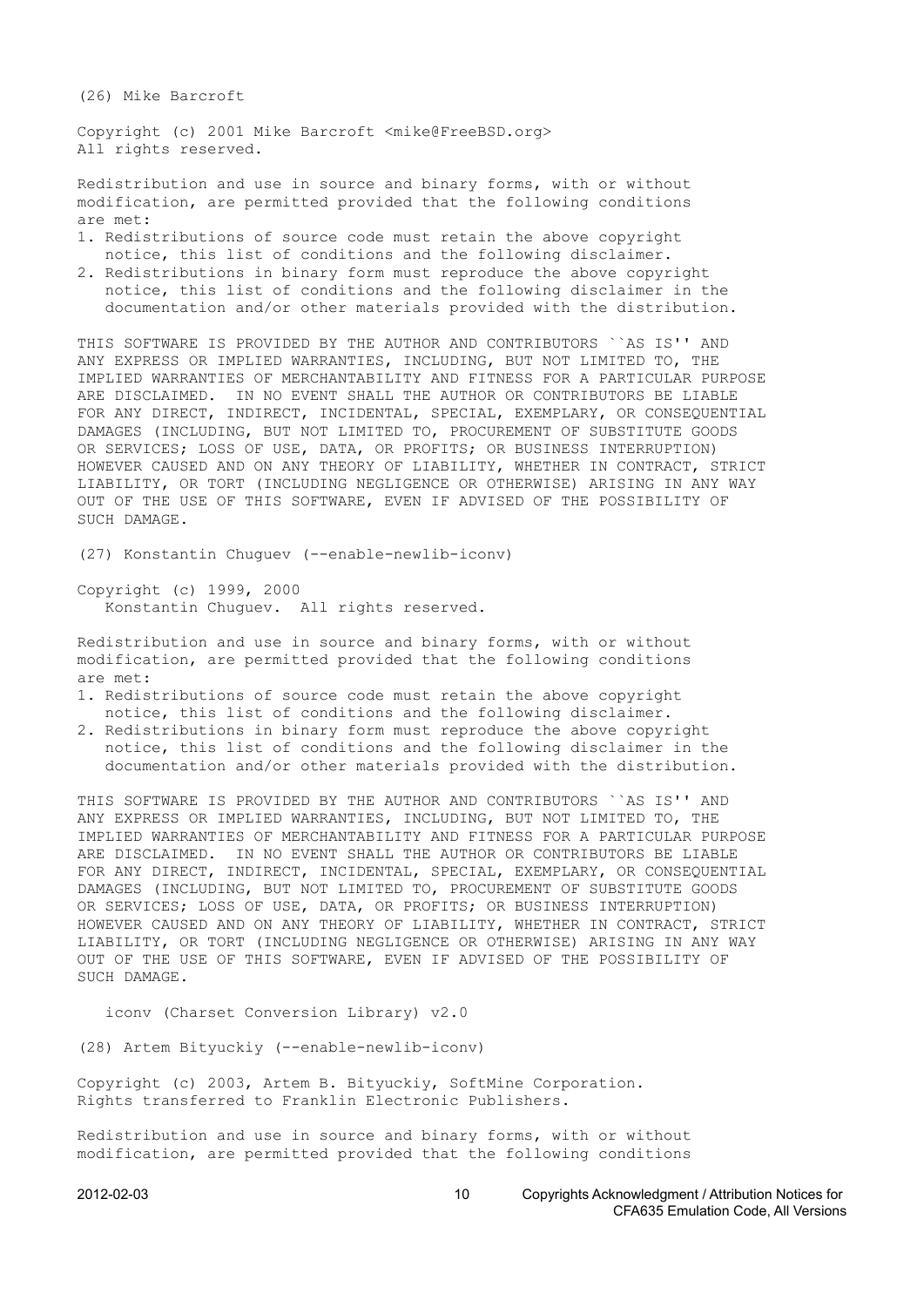are met:

- 1. Redistributions of source code must retain the above copyright notice, this list of conditions and the following disclaimer.
- 2. Redistributions in binary form must reproduce the above copyright notice, this list of conditions and the following disclaimer in the documentation and/or other materials provided with the distribution.

THIS SOFTWARE IS PROVIDED BY THE AUTHOR AND CONTRIBUTORS ``AS IS'' AND ANY EXPRESS OR IMPLIED WARRANTIES, INCLUDING, BUT NOT LIMITED TO, THE IMPLIED WARRANTIES OF MERCHANTABILITY AND FITNESS FOR A PARTICULAR PURPOSE ARE DISCLAIMED. IN NO EVENT SHALL THE AUTHOR OR CONTRIBUTORS BE LIABLE FOR ANY DIRECT, INDIRECT, INCIDENTAL, SPECIAL, EXEMPLARY, OR CONSEQUENTIAL DAMAGES (INCLUDING, BUT NOT LIMITED TO, PROCUREMENT OF SUBSTITUTE GOODS OR SERVICES; LOSS OF USE, DATA, OR PROFITS; OR BUSINESS INTERRUPTION) HOWEVER CAUSED AND ON ANY THEORY OF LIABILITY, WHETHER IN CONTRACT, STRICT LIABILITY, OR TORT (INCLUDING NEGLIGENCE OR OTHERWISE) ARISING IN ANY WAY OUT OF THE USE OF THIS SOFTWARE, EVEN IF ADVISED OF THE POSSIBILITY OF SUCH DAMAGE.

(29) IBM, Sony, Toshiba (only spu-\* targets)

 (C) Copyright 2001,2006, International Business Machines Corporation, Sony Computer Entertainment, Incorporated, Toshiba Corporation,

All rights reserved.

 Redistribution and use in source and binary forms, with or without modification, are permitted provided that the following conditions are met:

- \* Redistributions of source code must retain the above copyright notice, this list of conditions and the following disclaimer.
- \* Redistributions in binary form must reproduce the above copyright notice, this list of conditions and the following disclaimer in the documentation and/or other materials provided with the distribution.
- \* Neither the names of the copyright holders nor the names of their contributors may be used to endorse or promote products derived from this software without specific prior written permission.

 THIS SOFTWARE IS PROVIDED BY THE COPYRIGHT HOLDERS AND CONTRIBUTORS "AS IS" AND ANY EXPRESS OR IMPLIED WARRANTIES, INCLUDING, BUT NOT LIMITED TO, THE IMPLIED WARRANTIES OF MERCHANTABILITY AND FITNESS FOR A PARTICULAR PURPOSE ARE DISCLAIMED. IN NO EVENT SHALL THE COPYRIGHT OWNER OR CONTRIBUTORS BE LIABLE FOR ANY DIRECT, INDIRECT, INCIDENTAL, SPECIAL, EXEMPLARY, OR CONSEQUENTIAL DAMAGES (INCLUDING, BUT NOT LIMITED TO, PROCUREMENT OF SUBSTITUTE GOODS OR SERVICES; LOSS OF USE, DATA, OR PROFITS; OR BUSINESS INTERRUPTION) HOWEVER CAUSED AND ON ANY THEORY OF LIABILITY, WHETHER IN CONTRACT, STRICT LIABILITY, OR TORT (INCLUDING NEGLIGENCE OR OTHERWISE) ARISING IN ANY WAY OUT OF THE USE OF THIS SOFTWARE, EVEN IF ADVISED OF THE POSSIBILITY OF SUCH DAMAGE.

(30) - Alex Tatmanjants (targets using libc/posix)

 Copyright (c) 1995 Alex Tatmanjants <alex@elvisti.kiev.ua> at Electronni Visti IA, Kiev, Ukraine. All rights reserved.

 Redistribution and use in source and binary forms, with or without modification, are permitted provided that the following conditions are met: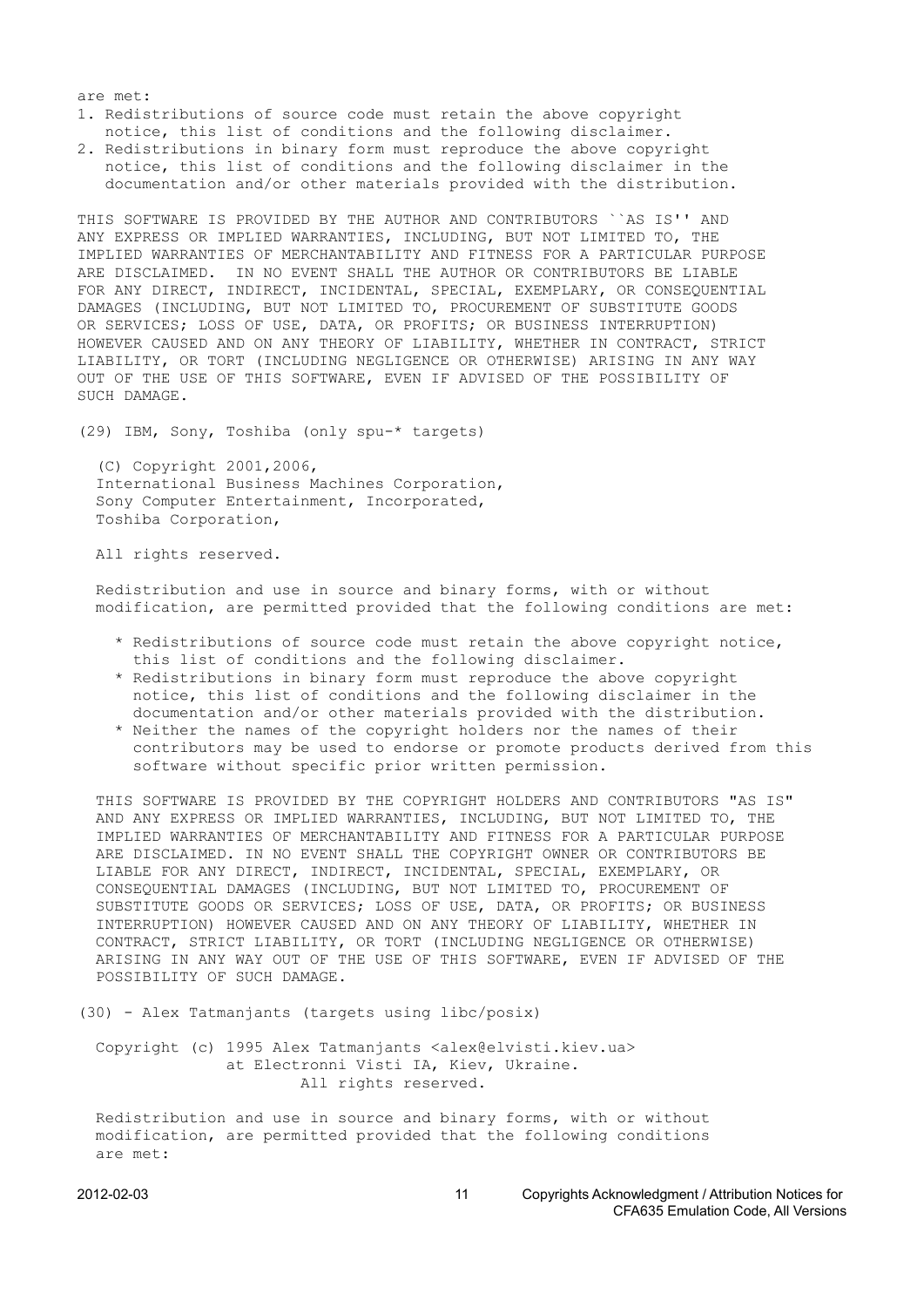- 1. Redistributions of source code must retain the above copyright notice, this list of conditions and the following disclaimer.
- 2. Redistributions in binary form must reproduce the above copyright notice, this list of conditions and the following disclaimer in the documentation and/or other materials provided with the distribution.

 THIS SOFTWARE IS PROVIDED BY THE AUTHOR ``AS IS'' AND ANY EXPRESS OR IMPLIED WARRANTIES, INCLUDING, BUT NOT LIMITED TO, THE IMPLIED WARRANTIES OF MERCHANTABILITY AND FITNESS FOR A PARTICULAR PURPOSE ARE DISCLAIMED. IN NO EVENT SHALL THE AUTHOR BE LIABLE FOR ANY DIRECT, INDIRECT, INCIDENTAL, SPECIAL, EXEMPLARY, OR CONSEQUENTIAL DAMAGES (INCLUDING, BUT NOT LIMITED TO, PROCUREMENT OF SUBSTITUTE GOODS OR SERVICES; LOSS OF USE, DATA, OR PROFITS; OR BUSINESS INTERRUPTION) HOWEVER CAUSED AND ON ANY THEORY OF LIABILITY, WHETHER IN CONTRACT, STRICT LIABILITY, OR TORT (INCLUDING NEGLIGENCE OR OTHERWISE) ARISING IN ANY WAY OUT OF THE USE OF THIS SOFTWARE, EVEN IF ADVISED OF THE POSSIBILITY OF SUCH DAMAGE.

(31) - M. Warner Losh (targets using libc/posix)

 Copyright (c) 1998, M. Warner Losh <imp@freebsd.org> All rights reserved.

 Redistribution and use in source and binary forms, with or without modification, are permitted provided that the following conditions are met:

- 1. Redistributions of source code must retain the above copyright notice, this list of conditions and the following disclaimer.
- 2. Redistributions in binary form must reproduce the above copyright notice, this list of conditions and the following disclaimer in the documentation and/or other materials provided with the distribution.

 THIS SOFTWARE IS PROVIDED BY THE AUTHOR AND CONTRIBUTORS ``AS IS'' AND ANY EXPRESS OR IMPLIED WARRANTIES, INCLUDING, BUT NOT LIMITED TO, THE IMPLIED WARRANTIES OF MERCHANTABILITY AND FITNESS FOR A PARTICULAR PURPOSE ARE DISCLAIMED. IN NO EVENT SHALL THE AUTHOR OR CONTRIBUTORS BE LIABLE FOR ANY DIRECT, INDIRECT, INCIDENTAL, SPECIAL, EXEMPLARY, OR CONSEQUENTIAL DAMAGES (INCLUDING, BUT NOT LIMITED TO, PROCUREMENT OF SUBSTITUTE GOODS OR SERVICES; LOSS OF USE, DATA, OR PROFITS; OR BUSINESS INTERRUPTION) HOWEVER CAUSED AND ON ANY THEORY OF LIABILITY, WHETHER IN CONTRACT, STRICT LIABILITY, OR TORT (INCLUDING NEGLIGENCE OR OTHERWISE) ARISING IN ANY WAY OUT OF THE USE OF THIS SOFTWARE, EVEN IF ADVISED OF THE POSSIBILITY OF SUCH DAMAGE.

(32) - Andrey A. Chernov (targets using libc/posix)

 Copyright (C) 1996 by Andrey A. Chernov, Moscow, Russia. All rights reserved.

 Redistribution and use in source and binary forms, with or without modification, are permitted provided that the following conditions are met:

- 1. Redistributions of source code must retain the above copyright notice, this list of conditions and the following disclaimer.
- 2. Redistributions in binary form must reproduce the above copyright notice, this list of conditions and the following disclaimer in the documentation and/or other materials provided with the distribution.

 THIS SOFTWARE IS PROVIDED BY THE AUTHOR ``AS IS'' AND ANY EXPRESS OR IMPLIED WARRANTIES, INCLUDING, BUT NOT LIMITED TO, THE IMPLIED WARRANTIES OF MERCHANTABILITY AND FITNESS FOR A PARTICULAR PURPOSE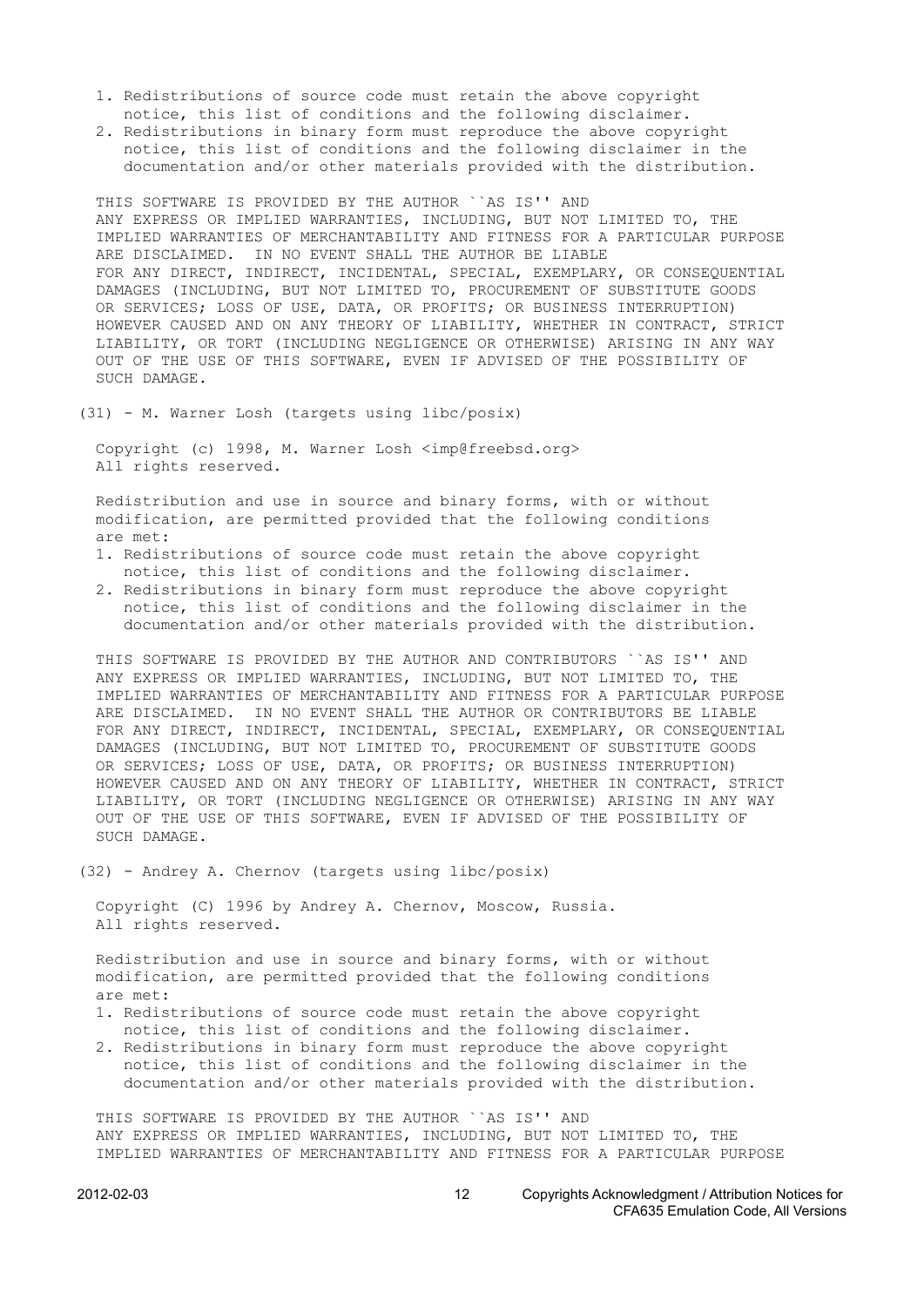ARE DISCLAIMED. IN NO EVENT SHALL THE REGENTS OR CONTRIBUTORS BE LIABLE FOR ANY DIRECT, INDIRECT, INCIDENTAL, SPECIAL, EXEMPLARY, OR CONSEQUENTIAL DAMAGES (INCLUDING, BUT NOT LIMITED TO, PROCUREMENT OF SUBSTITUTE GOODS OR SERVICES; LOSS OF USE, DATA, OR PROFITS; OR BUSINESS INTERRUPTION) HOWEVER CAUSED AND ON ANY THEORY OF LIABILITY, WHETHER IN CONTRACT, STRICT LIABILITY, OR TORT (INCLUDING NEGLIGENCE OR OTHERWISE) ARISING IN ANY WAY OUT OF THE USE OF THIS SOFTWARE, EVEN IF ADVISED OF THE POSSIBILITY OF SUCH DAMAGE.

(33) - Daniel Eischen (targets using libc/posix)

 Copyright (c) 2001 Daniel Eischen <deischen@FreeBSD.org>. All rights reserved.

 Redistribution and use in source and binary forms, with or without modification, are permitted provided that the following conditions are met:

- 1. Redistributions of source code must retain the above copyright notice, this list of conditions and the following disclaimer.
- 2. Redistributions in binary form must reproduce the above copyright notice, this list of conditions and the following disclaimer in the documentation and/or other materials provided with the distribution.

 THIS SOFTWARE IS PROVIDED BY THE AUTHOR AND CONTRIBUTORS ``AS IS'' AND ANY EXPRESS OR IMPLIED WARRANTIES, INCLUDING, BUT NOT LIMITED TO, THE IMPLIED WARRANTIES OF MERCHANTABILITY AND FITNESS FOR A PARTICULAR PURPOSE ARE DISCLAIMED. IN NO EVENT SHALL THE REGENTS OR CONTRIBUTORS BE LIABLE FOR ANY DIRECT, INDIRECT, INCIDENTAL, SPECIAL, EXEMPLARY, OR CONSEQUENTIAL DAMAGES (INCLUDING, BUT NOT LIMITED TO, PROCUREMENT OF SUBSTITUTE GOODS OR SERVICES; LOSS OF USE, DATA, OR PROFITS; OR BUSINESS INTERRUPTION) HOWEVER CAUSED AND ON ANY THEORY OF LIABILITY, WHETHER IN CONTRACT, STRICT LIABILITY, OR TORT (INCLUDING NEGLIGENCE OR OTHERWISE) ARISING IN ANY WAY OUT OF THE USE OF THIS SOFTWARE, EVEN IF ADVISED OF THE POSSIBILITY OF SUCH DAMAGE.

## (34) - Jon Beniston (only lm32-\* targets)

Contributed by Jon Beniston <jon@beniston.com>

 Redistribution and use in source and binary forms, with or without modification, are permitted provided that the following conditions are met:

 1. Redistributions of source code must retain the above copyright notice, this list of conditions and the following disclaimer. 2. Redistributions in binary form must reproduce the above copyright notice, this list of conditions and the following disclaimer in the documentation and/or other materials provided with the distribution.

 THIS SOFTWARE IS PROVIDED BY THE AUTHOR AND CONTRIBUTORS ``AS IS'' AND ANY EXPRESS OR IMPLIED WARRANTIES, INCLUDING, BUT NOT LIMITED TO, THE IMPLIED WARRANTIES OF MERCHANTABILITY AND FITNESS FOR A PARTICULAR PURPOSE ARE DISCLAIMED. IN NO EVENT SHALL THE AUTHOR OR CONTRIBUTORS BE LIABLE FOR ANY DIRECT, INDIRECT, INCIDENTAL, SPECIAL, EXEMPLARY, OR CONSEQUENTIAL DAMAGES (INCLUDING, BUT NOT LIMITED TO, PROCUREMENT OF SUBSTITUTE GOODS OR SERVICES; LOSS OF USE, DATA, OR PROFITS; OR BUSINESS INTERRUPTION) HOWEVER CAUSED AND ON ANY THEORY OF LIABILITY, WHETHER IN CONTRACT, STRICT LIABILITY, OR TORT (INCLUDING NEGLIGENCE OR OTHERWISE) ARISING IN ANY WAY OUT OF THE USE OF THIS SOFTWARE, EVEN IF ADVISED OF THE POSSIBILITY OF SUCH DAMAGE.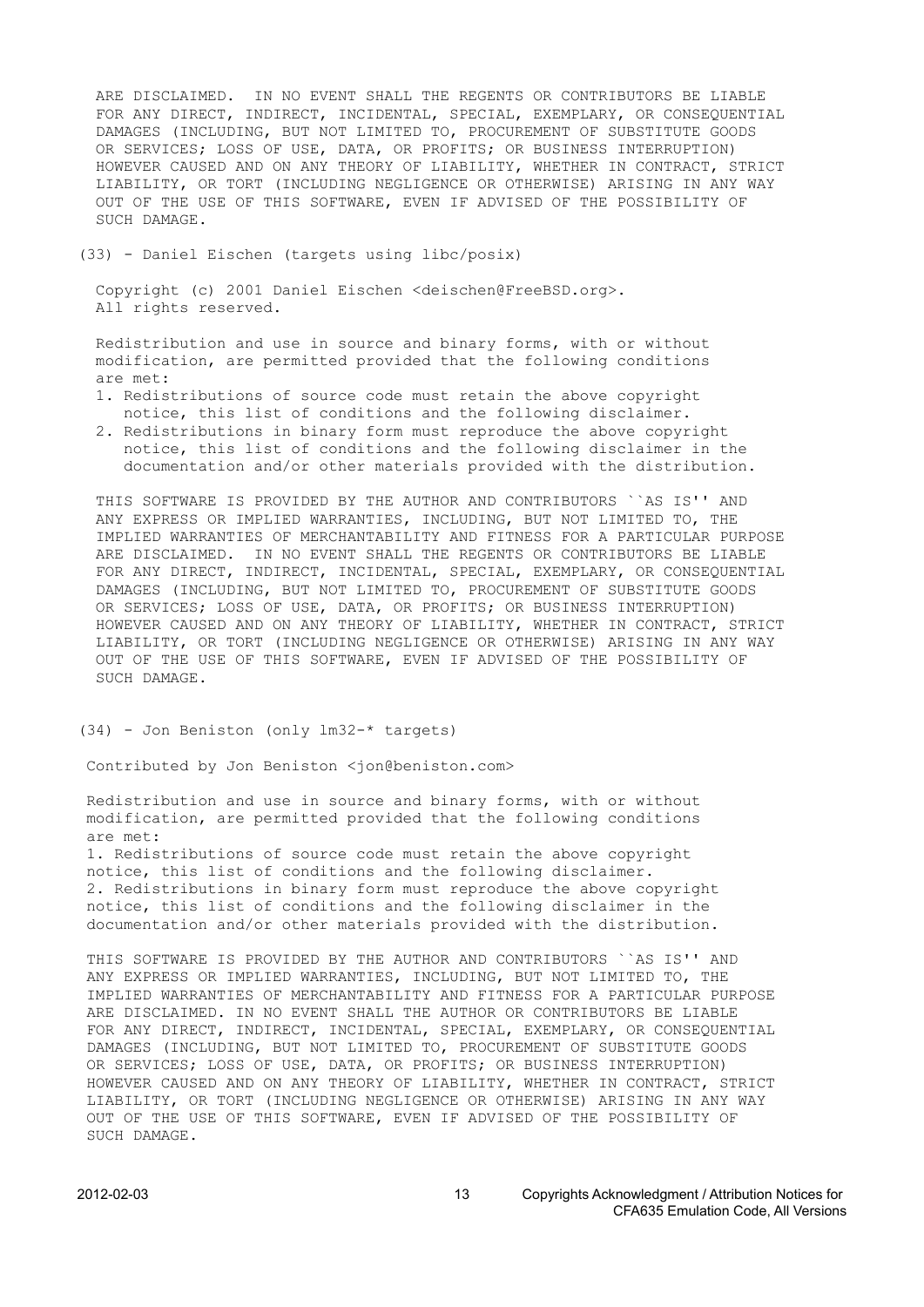(35) - ARM Ltd (arm and thumb variant targets only)

 Copyright (c) 2009 ARM Ltd All rights reserved.

 Redistribution and use in source and binary forms, with or without modification, are permitted provided that the following conditions are met:

- 1. Redistributions of source code must retain the above copyright notice, this list of conditions and the following disclaimer.
- 2. Redistributions in binary form must reproduce the above copyright notice, this list of conditions and the following disclaimer in the documentation and/or other materials provided with the distribution.
- 3. The name of the company may not be used to endorse or promote products derived from this software without specific prior written permission.

 THIS SOFTWARE IS PROVIDED BY ARM LTD ``AS IS'' AND ANY EXPRESS OR IMPLIED WARRANTIES, INCLUDING, BUT NOT LIMITED TO, THE IMPLIED WARRANTIES OF MERCHANTABILITY AND FITNESS FOR A PARTICULAR PURPOSE ARE DISCLAIMED. IN NO EVENT SHALL ARM LTD BE LIABLE FOR ANY DIRECT, INDIRECT, INCIDENTAL, SPECIAL, EXEMPLARY, OR CONSEQUENTIAL DAMAGES (INCLUDING, BUT NOT LIMITED TO, PROCUREMENT OF SUBSTITUTE GOODS OR SERVICES; LOSS OF USE, DATA, OR PROFITS; OR BUSINESS INTERRUPTION) HOWEVER CAUSED AND ON ANY THEORY OF LIABILITY, WHETHER IN CONTRACT, STRICT LIABILITY, OR TORT (INCLUDING NEGLIGENCE OR OTHERWISE) ARISING IN ANY WAY OUT OF THE USE OF THIS SOFTWARE, EVEN IF ADVISED OF THE POSSIBILITY OF SUCH DAMAGE.

(36) - Xilinx, Inc. (microblaze-\* and powerpc-\* targets)

Copyright (c) 2004, 2009 Xilinx, Inc. All rights reserved.

Redistribution and use in source and binary forms, with or without modification, are permitted provided that the following conditions are met:

1. Redistributions source code must retain the above copyright notice, this list of conditions and the following disclaimer.

2. Redistributions in binary form must reproduce the above copyright notice, this list of conditions and the following disclaimer in the documentation and/or other materials provided with the distribution.

3. Neither the name of Xilinx nor the names of its contributors may be used to endorse or promote products derived from this software without specific prior written permission.

THIS SOFTWARE IS PROVIDED BY THE COPYRIGHT HOLDER AND CONTRIBUTORS "AS IS" AND ANY EXPRESS OR IMPLIED WARRANTIES, INCLUDING, BUT NOT LIMITED TO, THE IMPLIED WARRANTIES OF MERCHANTABILITY AND FITNESS FOR A PARTICULAR PURPOSE ARE DISCLAIMED. IN NO EVENT SHALL THE COPYRIGHT HOLDER OR CONTRIBUTORS BE LIABLE FOR ANY DIRECT, INDIRECT, INCIDENTAL, SPECIAL, EXEMPLARY, OR CONSEQUENTIAL DAMAGES (INCLUDING, BUT NOT LIMITED TO, PROCUREMENT OF SUBSTITUTE GOODS OR SERVICES; LOSS OF USE, DATA, OR PROFITS; OR BUSINESS INTERRUPTION) HOWEVER CAUSED AND ON ANY THEORY OF LIABILITY, WHETHER IN CONTRACT, STRICT LIABILITY, OR TORT (INCLUDING NEGLIGENCE OR OTHERWISE) ARISING IN ANY WAY OUT OF THE USE OF THIS SOFTWARE, EVEN IF ADVISED OF THE POSSIBILITY OF SUCH DAMAGE.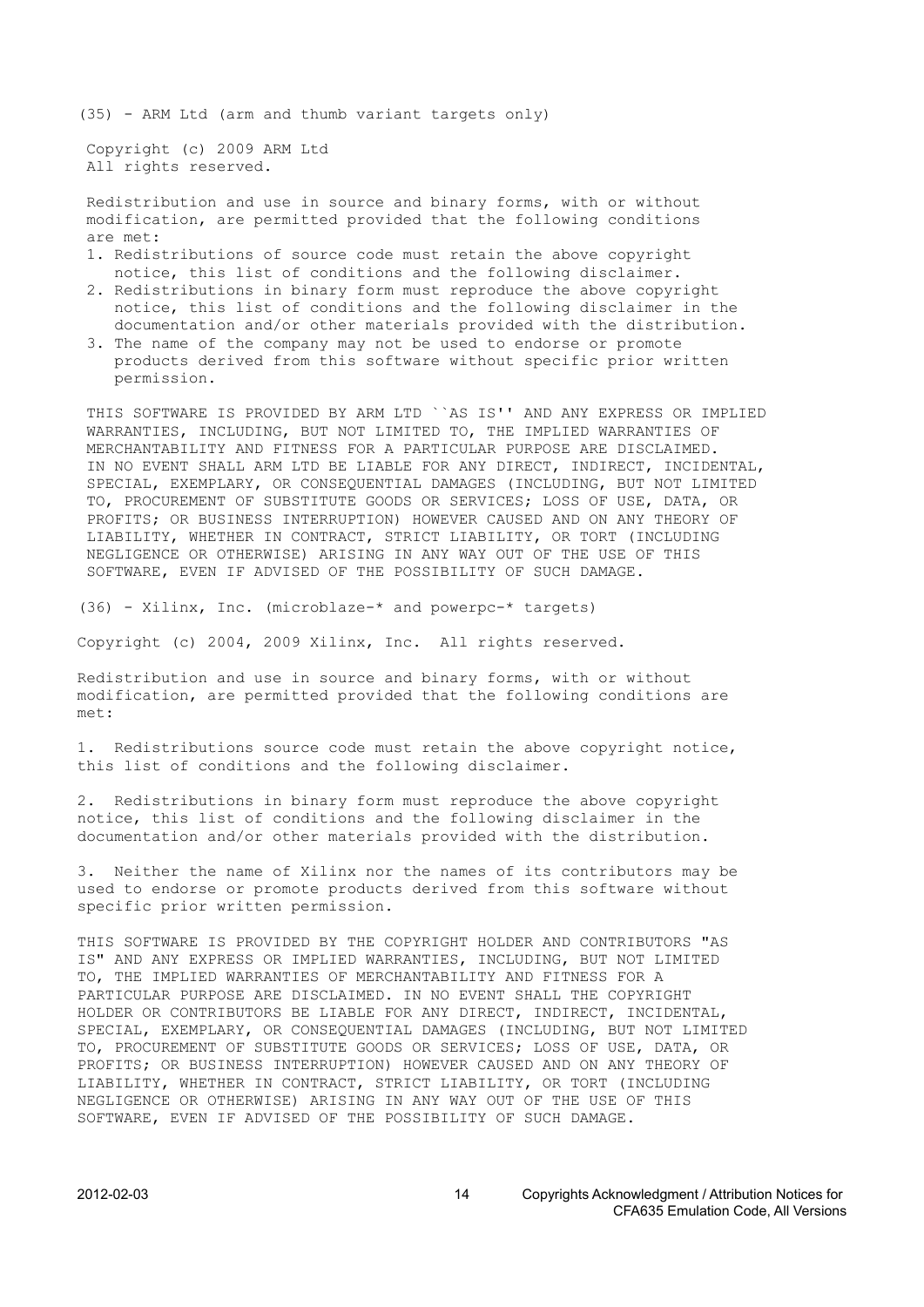<span id="page-14-0"></span>(37) Texas Instruments Incorporated (tic6x-\* targets)

Copyright (c) 1996-2010 Texas Instruments Incorporated http://www.ti.com/

 Redistribution and use in source and binary forms, with or without modification, are permitted provided that the following conditions are met:

 Redistributions of source code must retain the above copyright notice, this list of conditions and the following disclaimer.

 Redistributions in binary form must reproduce the above copyright notice, this list of conditions and the following disclaimer in the documentation and/or other materials provided with the distribution.

 Neither the name of Texas Instruments Incorporated nor the names of its contributors may be used to endorse or promote products derived from this software without specific prior written permission.

 THIS SOFTWARE IS PROVIDED BY THE COPYRIGHT HOLDERS AND CONTRIBUTORS "AS IS" AND ANY EXPRESS OR IMPLIED WARRANTIES, INCLUDING, BUT NOT LIMITED TO, THE IMPLIED WARRANTIES OF MERCHANTABILITY AND FITNESS FOR A PARTICULAR PURPOSE ARE DISCLAIMED. IN NO EVENT SHALL THE COPYRIGHT OWNER OR CONTRIBUTORS BE LIABLE FOR ANY DIRECT, INDIRECT, INCIDENTAL, SPECIAL, EXEMPLARY, OR CONSEQUENTIAL DAMAGES (INCLUDING, BUT NOT LIMITED TO, PROCUREMENT OF SUBSTITUTE GOODS OR SERVICES; LOSS OF USE, DATA, OR PROFITS; OR BUSINESS INTERRUPTION) HOWEVER CAUSED AND ON ANY THEORY OF LIABILITY, WHETHER IN CONTRACT, STRICT LIABILITY, OR TORT (INCLUDING NEGLIGENCE OR OTHERWISE) ARISING IN ANY WAY OUT OF THE USE OF THIS SOFTWARE, EVEN IF ADVISED OF THE POSSIBILITY OF SUCH DAMAGE.

(38) National Semiconductor (cr16-\* and crx-\* targets)

Copyright (c) 2004 National Semiconductor Corporation

The authors hereby grant permission to use, copy, modify, distribute, and license this software and its documentation for any purpose, provided that existing copyright notices are retained in all copies and that this notice is included verbatim in any distributions. No written agreement, license, or royalty fee is required for any of the authorized uses. Modifications to this software may be copyrighted by their authors and need not follow the licensing terms described here, provided that the new terms are clearly indicated on the first page of each file where they apply.

**From Brian Gladman, Worcester, UK, (http://gladman.plushost.co.uk/oldsite/AES/, 2 . Byte Oriented AES (Low Resource Version) on 2012/11/15**

 2 --------------------------------------------------------------------------- 3 Copyright (c) 1998-2008, Brian Gladman, Worcester, UK. All rights reserved. 4 5 LICENSE TERMS 6 7 The redistribution and use of this software (with or without changes) 8 is allowed without the payment of fees or royalties provided that:  $\alpha$ 

**/\***